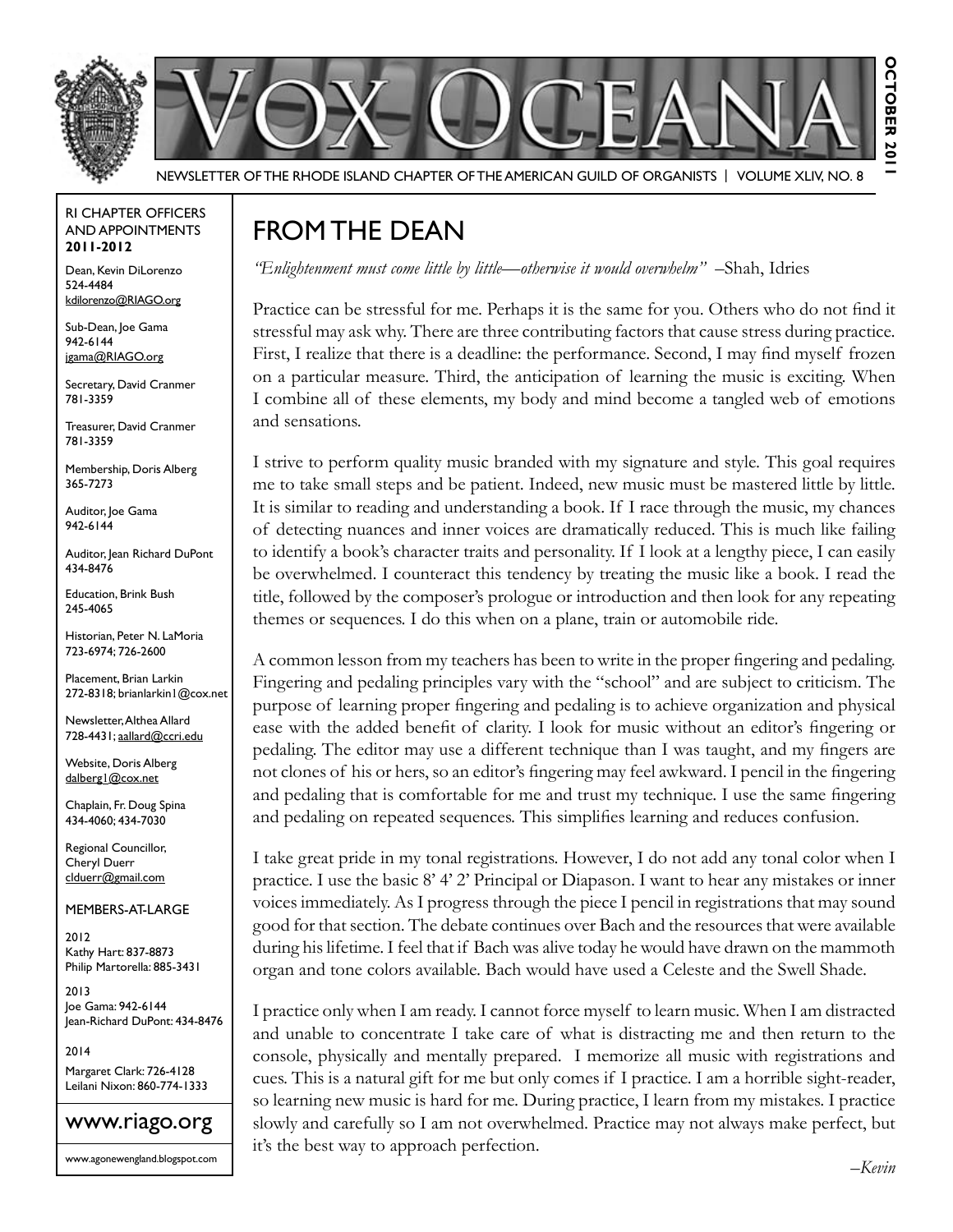## **EVENTS**

**Sunday, October 2, 5:00 pm:** Choirs of St. Paul's, Wickford, **Mark Steinbach**, Director, present Festival Choral Evensong to celebrate the Feast of St. Michael and All Angels at St. Paul's Church, 55 Main Street, Wickford. Reception follows. Free. Handicapped accessible. 294-4357

**Sunday, October 2, 5:30 pm:** Solemn Evensong and Benediction - Feast of St Michael and All Angels (transferred) will be celebrated at St. Stephen's Church, 114 George Street, Providence. 421-6702 – Offering works of Thomas Tomkins, Jacob Handl, and Herbert Howells sing by the Choir of Men and Boys, Parish of All Saints', Ashmont, Boston. **Andrew Sheranian**, Organist and Master of the Choristers.

**Sunday, October 16, 2:00 pm: Mychal Gendron** in *Impressions for Guitar*, a recital of lyrical and intimate classical guitar music featuring compositions by Leo Brouwer, Heitor Villa-Lobos, Yuquijiro Yocoh, Bernard Piris and Astor Piazzolla. The First Baptist Church in America, 75 North Main Street, Providence. Free admission; donations accepted.

**Sunday, October 23, 5:30 pm:** Memorial Organ Recital. **James Busby**, Organist and Choirmaster. *Messa delli Apostoli* - Girolamo Frescobaldi-Joseph Bonnet with The Men of the Schola Cantorum; *Chamber Sonata II* (1995) - James Woodman with **Tobias Andrews**, French Horn; *Fantasie und Fuga*  $\tilde{A}$ *'/4ber den Choral "Ad nos, ad salutarum undam"* - Franz Liszt. St. Stephen's Church, 114 George Street, Providence; 421-6702. Offering.

**Sunday, October 30, 3:00 pm: Geoffrey Greene** plays music of Bach, Nelson, and Alain at Newman Congregational Church, 100 Newman Avenue, Rumford. \$5 donation; reception. (See enclosed flyer.)

**Sunday, November 20, 2:00 pm:** Music at Trinity presents bass-baritone **Michael Pelletier**, pianist **James Busby**, and cellist **Matthew Knippel** in songs from Fauré to Leonard Bernstein. Hawes Room of Trinity Church, Queen Anne Square, Newport, RI. Tickets: \$20; \$18 Senior; \$8 student. (401) 846-0660; www. trinitynewport.org.

### **The Boston chapter AGO will sponsor organ virtuoso Joan Lippincott in two events:**

**Saturday, November 12, 10:00 am - 12 noon**: Masterclass on hymn playing, St. John's Evangelical Lutheran Church, 16 Great Road, Sudbury. Cosponsored with the Worcester Chapter. Attendees are welcome to play. 1988 J. W. Walker organ. Free admission.

**Sunday, November 13, 4:00 pm:** Organ recital, Parish of All Saints, Ashmont, 209 Ashmont Street, Dorchester. (Around the corner from the MBTA Red Line's Ashmont Station; church is handicappedaccessible.) \$20 general admission; \$15 students, seniors, AGO members. Music of Ned Rorem, Bach's *Passacaglia*, Mozart's *Fantasia in F Minor*, K. 608; Liszt's *B.A.C.H*; Jehan Alain's *Trois Danses*. 1995 C. B. Fisk organ

# Invitation from the Dean

As Dean, I feel strongly about supporting Guild members. I would like to observe you in your own environment whether at a Service/Mass or a rehearsal. These visits are not meant to be adjudication or threatening, but a way to gain insight for your benefit and that of other members in similar circumstances. Please set up your date by email kdilorenzo@riago.org or telephone 401-524-4484.

# Cienniwa Busier than Ever

RIAGO's own **Paul Cienniwa** apparently didn't take a summer vacation and he has a lot to show for it:

- A 2-CD set of music by Larry Thomas Bell, is set for winter release on Albany Records.
- An article, *"Dear Harpsichordists, Why Don't We Play From Memory?"* in the September issue of The Diapason, focuses on the decision to perform concerts from memory and encourages other concert harpsichordists to do the same.
- An arrangement for SATB choir of a work by Francois Couperin, a vocal setting of the first Kyrie from Couperin's *Messe pour les convents* will be published by Thorpe Music Publishing Company.
- In the works: A first solo CD, *Harpsichord Music for a Thin Place*, featuring works by Bach, Bell, Byrd, F. Couperin, L. Couperin, Forqueray, Froberger, Rameau and Sweelinck.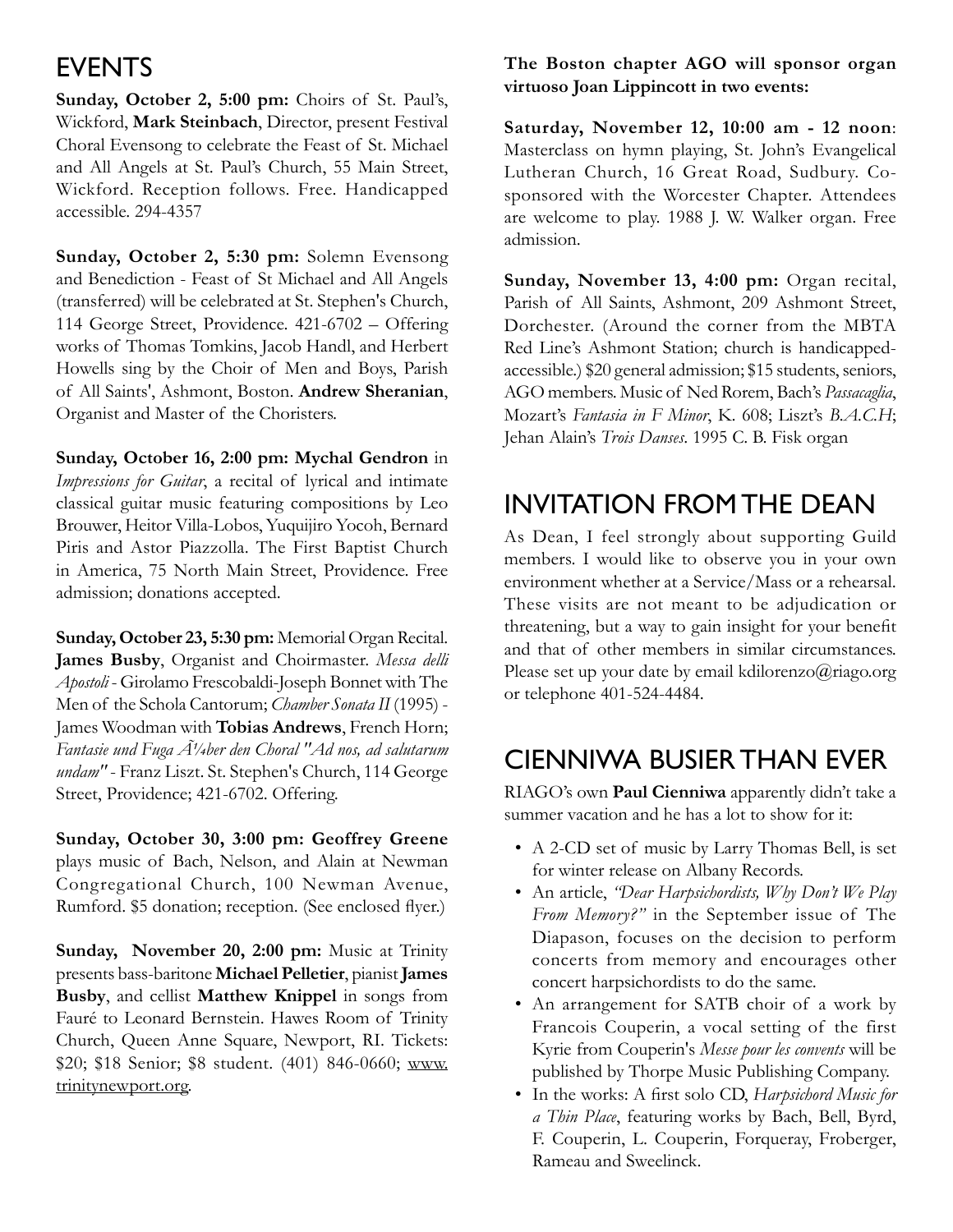# A Memoir of My Musical Life

### by Brian Larkin

*The following is excerpted from Brian Larkin's response to a request from his family and friends to share some of his wideranging recollections as an organist. Many readers will recall with him some of the people, events, and places that figure in his evolution from student to director of St. Dunstan's Summer School for Church Musicians. We thank him for sharing and hope to publish segments periodically.*

*–The Editor* 

#### PART 4

St. Dunstan's College of Sacred Music was the dream child of John Nicholas Brown and a group of visionary men who gave it life, if ever so brief. As a college it has a charter which is still in effect and the corporation meets periodically. When I retired as director of the Conference, I urged the corporation never to let the charter slip out of their control since the state legislature would never grant the broad powers that St. Dunstan's College has. The property was on Benefit St. near St. John's Cathedral. The plan was to assemble a world class faculty to train students in the organ performance and the choral arts. Charles Winfred Douglas, one of the original faculty, edited the now famous and rare St. Dunstan's Editions of anthems and settings of plain chants. He wrote "He Who Would Valiant Be" – the tune called *St. Dunstan's.*

The students were to take their courses in music at St. Dunstan's and their other credits at Brown. The setup was reciprocal with Brown students. This in 1929 was deemed "a work of far sighted genius" by the newspapers of the time. In addition to Douglas, early documents indicate that Lynwood Farnum, then organist at Holy Communion in New York, along with a young E. Power Biggs were tapped as advisors and visiting faculty. It was a grand plan and the college had a brief shining moment before the stock market crash in October of 1929. I have some course catalogs dating from 1932 but it appears the college closed soon thereafter while the boys' choir school continued to flourish for many years, supplying choirs to a number of Episcopal churches in the diocese.

Enter into this saga, young Hollis E. Grant. Mr. Brown took Hollis under wing and made arrangements for him to archive his personal library while taking courses at Brown. Hollis used to say he was always worried he wouldn't graduate because his work archiving Brown's

collection necessitated his skipping some required physical education classes, notably swimming. There's a lengthy anecdote about his "final exam" in swimming. In a nutshell, all he had to do was put on his trunks and appear at poolside to pass. Mr. Brown took care of dismissing the requirement for graduation and Hollis went on to gain untold skills in art conservation, antiques and books. By then he was already a talented musician and along with a friend, George Faxon, the two sat at the feet of a great musical mentor, Everett Titcomb in Boston. Titcomb, a prolific composer, had much to do with Hollis's arranging skills later. Faxon of course went on to fame as a recitalist and legendary teacher at Boston University. So Hollis was there from the beginning and a natural to get involved in John Nicholas Brown's many projects, especially musical ones. Brown's affection for Hollis was clearly evidenced when the Browns asked Hollis to be godfather to their son, Nicky, later director of the National Aquarium. Another son and friend was Carter, former head of the National Galleries in Washington. Hollis moved in rarefied circles and I was always happy to tag along when invited.

While the college plan languished, the choir school for boys was located at the two houses on the northwest corner of Church and Benefit Streets. This was an Episcopal Choir school with grades 1-9 that provided boy choristers for St Martin's Church on the East Side and Grace Church downtown. I'm not sure when it closed but it was certainly by the mid 1960s. The property was sold and the papers and archives were moved to the University of Rhode Island where they can now be accessed on line. The trustees of the corporation, which still included many of the founders, invested the proceeds from the sale. The name and charter for the private school was bought by a separate corporation to found another school on the East Side, still often confused with the original choir school on Benefit Street.

It was the mid to late 60s when this second school attempted to sue for control of the investments of the College. Brown and his trustees bristled at the thought and knew they had to do something with the money rather than allow it to accrue interest indefinitely. John Brown called on his old friend, Hollis Grant for ideas, and along with George Faxon and several other interested parties, conceived the plan to start a sacred music conference that would meet perhaps for a day or two once a year. Who could forsee how that idea would evolve!